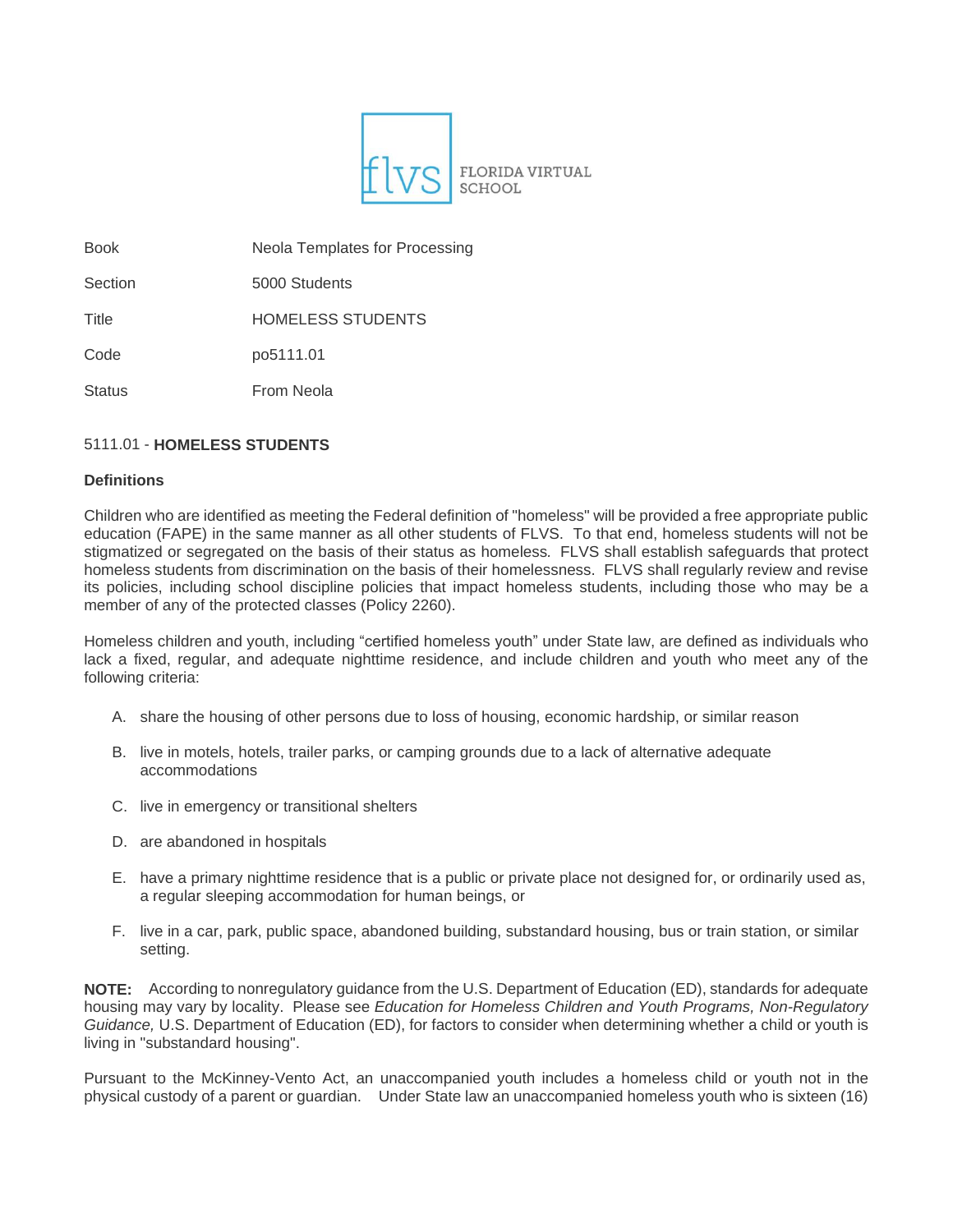years of age or older and found to be an unaccompanied homeless youth eligible for services under Federal law shall be issued a certificate by FLVS's Liaison for Homeless Children on FLVS letterhead documenting his/her status which is to be accepted by medical providers and the courts.

The term eligible school is the school of origin, the school zoned for the address where the student is temporarily residing, or another school, which student's residing in that attendance zone are eligible to attend.

The terms enroll and enrollment include attending classes and participating fully in school activities.

Additionally, pursuant to Federal and State law, children or youth who are experiencing homelessness also include migratory children who are living in circumstances described in A-F above.

#### **Identification**

The liaison, in collaboration with the FLVS Full Time enrollment team, school advocates, and school personnel, will identify homeless children who seek enrollment in our schools. The liaison will train the school advocates and school personnel on possible indicators of homelessness, sensitivity in identifying families and youth in transition, and procedures for forwarding information indicating homelessness to the liaison. FLVS Full Time will utilize the enrollment document on Student Residency Declaration form to identify homeless students to ensure barriers to identifying, enrolling, and retaining homeless children and youth in school are removed [s.722(g)(1)(J)]

The liaison will maintain data on the number of homeless children and youth in school, where they are living, their academic achievement (including performance on statewide and district-wide assessments), and the reasons for any enrollment delays, interruptions in their education, or school transfers. The liaison will collaborate with the school counselors to ensure no barriers exist for receiving credit for full or partial coursework satisfactorily completed by homeless children and youth while attending a prior school  $[s.722(q)(1)(F)(ii)].$ 

#### **Services to Homeless Children and Youth**

FLVS will provide services to homeless students that are comparable to other students at FLVS, including other educational programs and services, if any for which the homeless student meets eligibility criteria including:

- A. Title I, Part A
- B. public preschool programs and other educational programs and services for which the homeless student meets eligibility criteria
- C. programs for children with disabilities
- D. programs for English learners (ELs) (i.e., students with Limited English Proficiency (LEP))
- E. programs in career and technical education
- F. programs for gifted and talented students
- G. before and after-school programs (if any)

In addition, unaccompanied homeless high school youth will receive counseling to prepare and improve their readiness for postsecondary education [s. 722(g)(1)(K)].

The President and Chief Executive Officer (CEO) will appoint a Liaison for Homeless Children who will perform the duties as assigned by the CEO. Additionally, the Liaison will coordinate and collaborate with the State Coordinator for the Education of Homeless Children and Youth as well as with community and school personnel responsible for the provision of education and related services to homeless children and youths.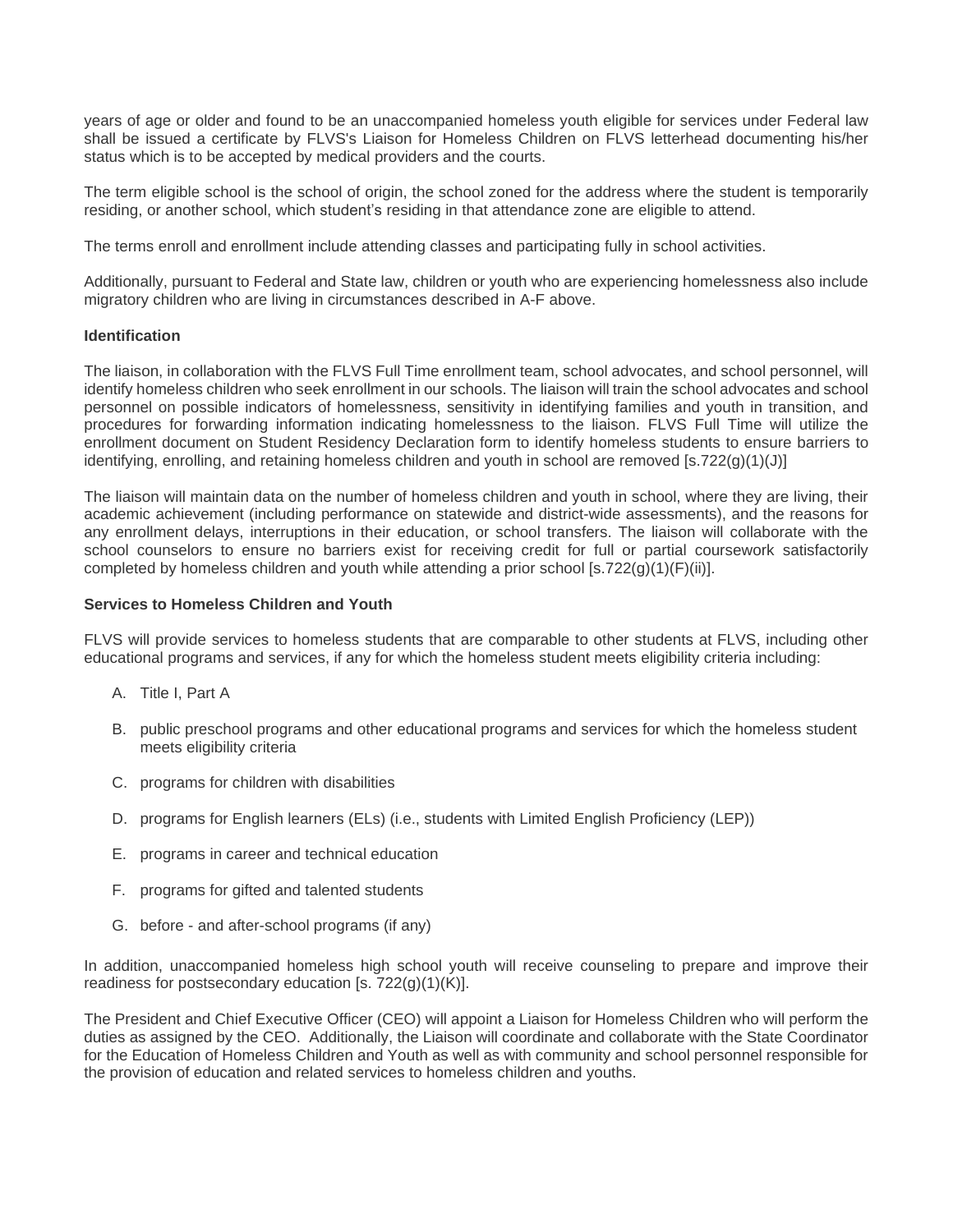FLVS coordinates district programs and collaborates with other school districts, community service providers and organizations, including: local social services and other community agencies to provide support to homeless students and their families, [s.722(g)(5)(A)(i)]; other school districts regarding homeless student-related transportation, transfer of school records, and other inter-district activities, as needed, [s.722(g)(5)(A)(ii)]; housing authorities, and [s.722(g)(5)(B)]; and ESE [s.722(g)(5)(D)].

# **School Stability**

Maintaining a stable school environment is crucial to a homeless student's success in school. To ensure stability, FLVS must make school placement determinations based on the "best interest" of the homeless child or youth based on student-centered factors. FLVS must:

- A. continue the student's education in the school of origin for the duration of homelessness when a family becomes homeless between academic years or during an academic year; and for the remainder of the academic year even if the child or youth becomes permanently housed during an academic year; or
- B. enroll the student in any public school that non-homeless students who live in the attendance area in which the child or youth, or the family of the child or youth, is actually living are eligible to attend.

When determining a child or youth's best interest, FLVS must assume that keeping the homeless student in the school of origin is in that student's best interest, except when doing so is contrary to the request of the student's parent or guardian, or the student if he or she is an unaccompanied youth. The school of origin is the school the student attended or enrolled in when permanently housed, including a public preschool. The school of origin also includes the designated receiving school at the next level for feeder school patterns, when the student completes the final grade level at the school of origin.

When determining the student's best interest, FLVS must also consider student-centered factors, including the impact of mobility on achievement, education, health, and safety of homeless students and give priority to the request of the student's parent or guardian, or youth (if an unaccompanied youth). FLVS also considers the school placement of siblings when making this determination.

If FLVS finds that it is not in the student's best interest to attend the school of origin or the school requested by the parent or guardian, or unaccompanied youth, FLVS must provide the individual with a written explanation and reason for the determination in a manner and form understandable to the parent, guardian or unaccompanied youth. This written explanation will include appeal rights and be provided in a timely manner.

## **Immediate Enrollment**

FLVS has an obligation to remove barriers to the identification, enrollment, and retention of homeless students. If a school other than the student's school of origin is chosen on the basis of a best interest determination, the homeless student must be immediately enrolled, even if the student does not have the documentation typically necessary for enrollment, such as immunization and other required health records, proof of residency, proof of guardianship, birth certificate, or previous academic records. The homeless student must also be enrolled immediately regardless of whether the student missed application or enrollment deadlines during the period of homelessness, fails to meet uniform or dress code requirements, has outstanding fines or fees, or absences, or other required documentation.

The enrolling school must immediately contact the school last attended by the homeless student to obtain relevant academic or other records. If the student needs immunization or other health records, the enrolling school must immediately refer the parent, guardian or unaccompanied youth to the Liaison, who will help obtain the immunizations, screenings or other required health records. Records usually maintained by the school must be kept so that they are available in a timely fashion if the child enters a new school or district. These records include immunization or other required health records, academic records, birth certificates, guardianship records, and evaluations for special services or programs. Procedures for inter-State records transfer between schools should be taken into account in order to facilitate immediate enrollment.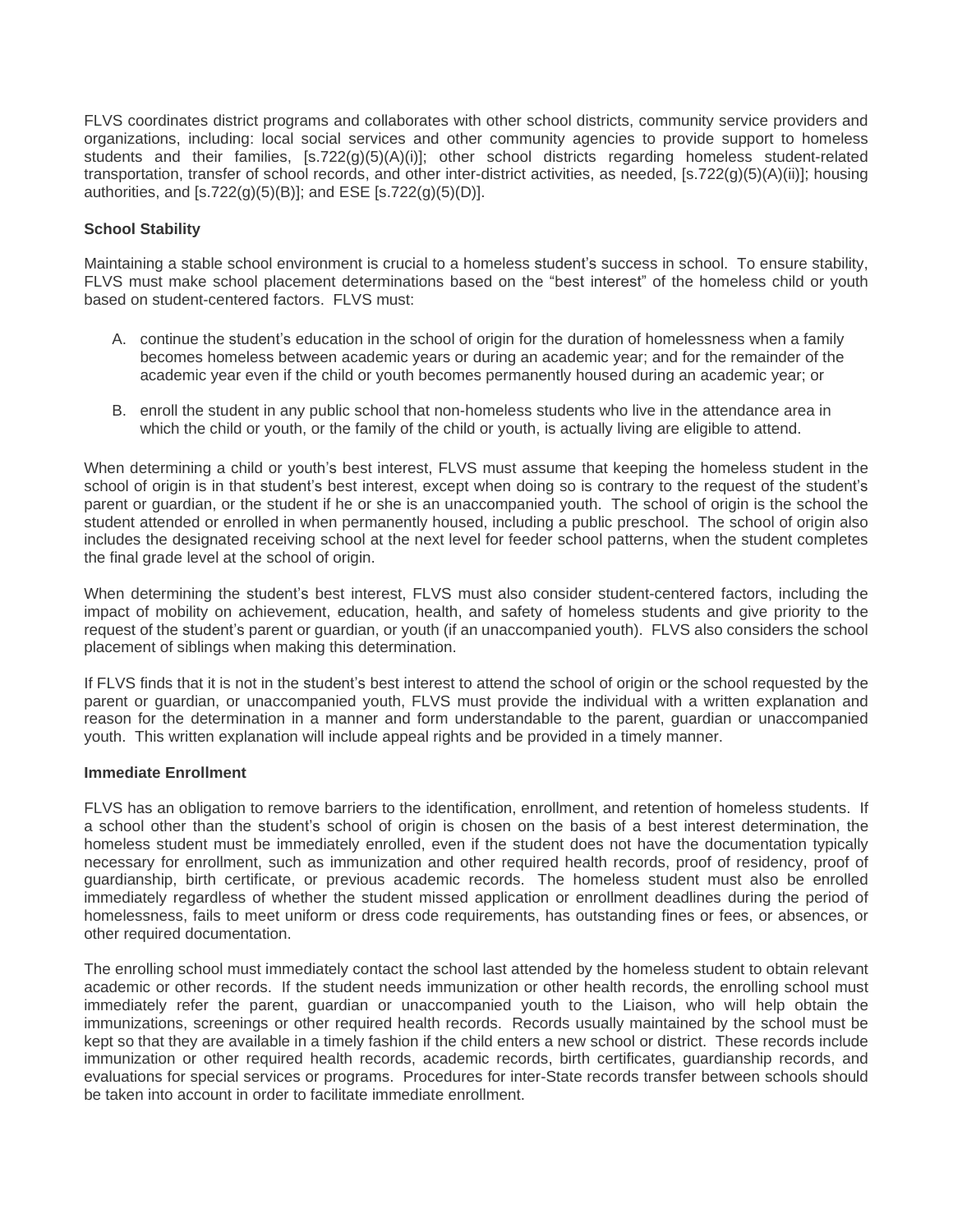In addition, it shall be FLVS's responsibility to make sure that, once identified for services, the homeless student is attending classes and not facing barriers to accessing academic and extracurricular activities, including summer school, career and technical education, and advanced placement (if available).

## **Dispute Resolution**

Homeless families and youths have the right to challenge placement and enrollment decisions. If a dispute arises between a school and a parent, guardian or unaccompanied youth regarding eligibility, school selection, or enrollment of a homeless student, FLVS must follow its dispute resolution procedures, consistent with the State's procedures. If such a dispute occurs, FLVS will immediately enroll the homeless student in the school in which enrollment is sought pending final resolution of the dispute, including all appeals. The student will receive all services for which they are eligible until all disputes and appeals are resolved. In the case of an unaccompanied youth, the liaison shall ensure that the youth is immediately enrolled in the school in which the youth seeks enrollment pending resolution of such dispute. [s. 722(g)(3)(E)(iv)]

Pursuant to Federal and State law, State Board rule, and this policy, FLVS will provide the parent, guardian, or unaccompanied youth with a written explanation of all decisions regarding school selection and enrollment made by FLVS, along with a written explanation of appeal rights.

FLVS's notice and written explanation about the reason for its decision will include, at a minimum, an explanation of how the school reached its decision regarding eligibility, school selection, or enrollment, including the following:

- A. a description of the proposed or refused action by the school;
- B. an explanation of why the action is proposed or refused;
- C. a description of other options the school considered and why those options were rejected;
- D. a description of any other relevant factors to the school's decision and information related to the eligibility or best interest determination such as the facts, witnesses, and evidence relied upon and their sources; and
- E. an appropriate timeline to ensure deadlines are not missed.

FLVS's notice and written explanation shall include contact information for the Liaison and the State Coordinator, and a brief description of the roles of each. FLVS's notice and written explanation shall also inform the parent, guardian, or unaccompanied youth that the Liaison is responsible for providing information describing the Statelevel dispute resolution process and distributing the appropriate forms to all parties wanting to file an appeal.

To initiate the State-level appeals process, within ten (10) working days after receiving written notification of FLVSlevel or inter-district decision, the parent, guardian, or unaccompanied youth may file an appeal with the Liaison, who must provide it to FLDOE. Upon receipt of an appeal, the Liaison is required to notify FLDOE of the Statelevel appeal and provide that appeal to the FLDOE. The local liaison also must log incidents of State-level appeals in the FLDOE Online Dispute Resolution Tracking System.

The FLDOE and the Commissioner of Education will render a decision on any appeal and provide a copy of such decision to the parties.

All decisions and notices shall be drafted in a language and format appropriate for low-literacy, limited vision readers, and individuals with disabilities.

For children and youth and/or parents or guardians who are English learners or whose dominate language is not English, FLVS will provide translation and interpretation services in connection with all phases of the dispute resolution process pursuant to federal laws.